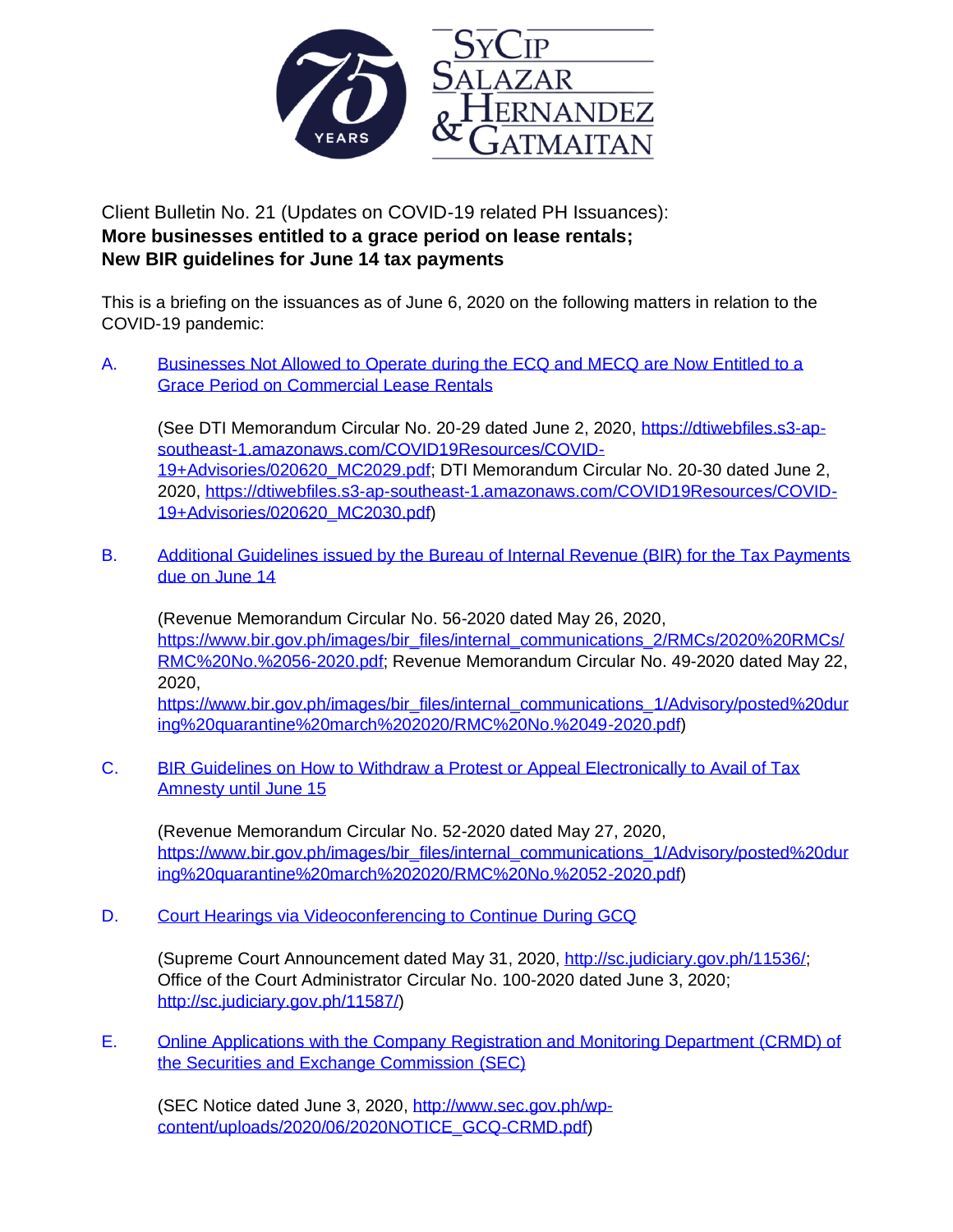# <span id="page-1-0"></span>**A. Businesses Not Allowed to Operate during the ECQ and MECQ are Now Entitled to a Grace Period on Commercial Lease Rentals**

- 1. The Department of Trade and Industry (DTI) has issued *Memorandum Circular No. 20-29 (Supplemental Guidelines on the Concessions on Residential Rents and Commercial Rents*) dated June 2, 20201 amending *Memorandum Circular No. 20-12*<sup>2</sup> on the mandatory 30-day grace period for residential and commercial rents falling due within Enhanced Community Quarantine (ECQ), Modified Enhanced Community Quarantine (MECQ), and General Community Quarantine (GCQ).
- a. A summary of the salient points of *DTI Memorandum Circular No. 20-29* is set out in the table below.

Н

| DTI Memorandum Circular No. 20-29 (Supplemental Guidelines on the Concessions on<br><b>Residential Rents and Commercial Rents)</b> |                                                                                                                                                      |                                                                   |                                                                                                                                                |  |  |  |
|------------------------------------------------------------------------------------------------------------------------------------|------------------------------------------------------------------------------------------------------------------------------------------------------|-------------------------------------------------------------------|------------------------------------------------------------------------------------------------------------------------------------------------|--|--|--|
|                                                                                                                                    | <b>Commercial Lease</b>                                                                                                                              |                                                                   | <b>Residential Lease</b>                                                                                                                       |  |  |  |
| Who are<br>entitled to the<br>30-day grace<br>period?                                                                              | Commercial lessee who is any of the<br>following:                                                                                                    |                                                                   | Residential lessee who is any of the<br>following:                                                                                             |  |  |  |
|                                                                                                                                    | Micro-, small, and medium<br>$\bullet$<br>enterprise (MSME), which is<br>determined based on the total<br>assets of the enterprise                   |                                                                   | Lost his or her income during<br>$\bullet$<br>ECQ, MECQ, and GCQ, or<br>"[W]hose employer/s or<br>$\bullet$<br>business/es were not allowed to |  |  |  |
|                                                                                                                                    | Micro<br>Small                                                                                                                                       | Not more than<br>PhP3 million<br>PhP3,000,001 to<br>PhP15 million | operate by laws/regulations/<br>ordinances relevant" to ECQ,<br>MECQ, and GCQ.                                                                 |  |  |  |
|                                                                                                                                    | <b>Medium</b>                                                                                                                                        | PhP15,000,001 to<br>PhP100 million                                |                                                                                                                                                |  |  |  |
|                                                                                                                                    | Business belonging to sectors not<br>$\bullet$<br>permitted to operate pursuant to<br>laws/regulations/ordinances<br>relevant to ECQ, MECQ, and GCQ. |                                                                   |                                                                                                                                                |  |  |  |

<sup>1</sup> DTI *MC No. 20-29* dated June 2, 2020; [https://dtiwebfiles.s3-ap-southeast-](https://dtiwebfiles.s3-ap-southeast-1.amazonaws.com/COVID19Resources/COVID-19+Advisories/020620_MC2029.pdf)

[1.amazonaws.com/COVID19Resources/COVID-19+Advisories/020620\\_MC2029.pdf;](https://dtiwebfiles.s3-ap-southeast-1.amazonaws.com/COVID19Resources/COVID-19+Advisories/020620_MC2029.pdf) *last visited at 11:36 AM on June 4, 2020.*

<sup>2</sup> Please see our bulletin No. 11 dated April 18, 2020 at [https://syciplawresources.com/2020/04/18/sshg](https://syciplawresources.com/2020/04/18/sshg-covid-bulletin11/)[covid-bulletin11/.](https://syciplawresources.com/2020/04/18/sshg-covid-bulletin11/)

Client Bulletin No. 21 (Updates on COVID-19 related PH Issuances) 2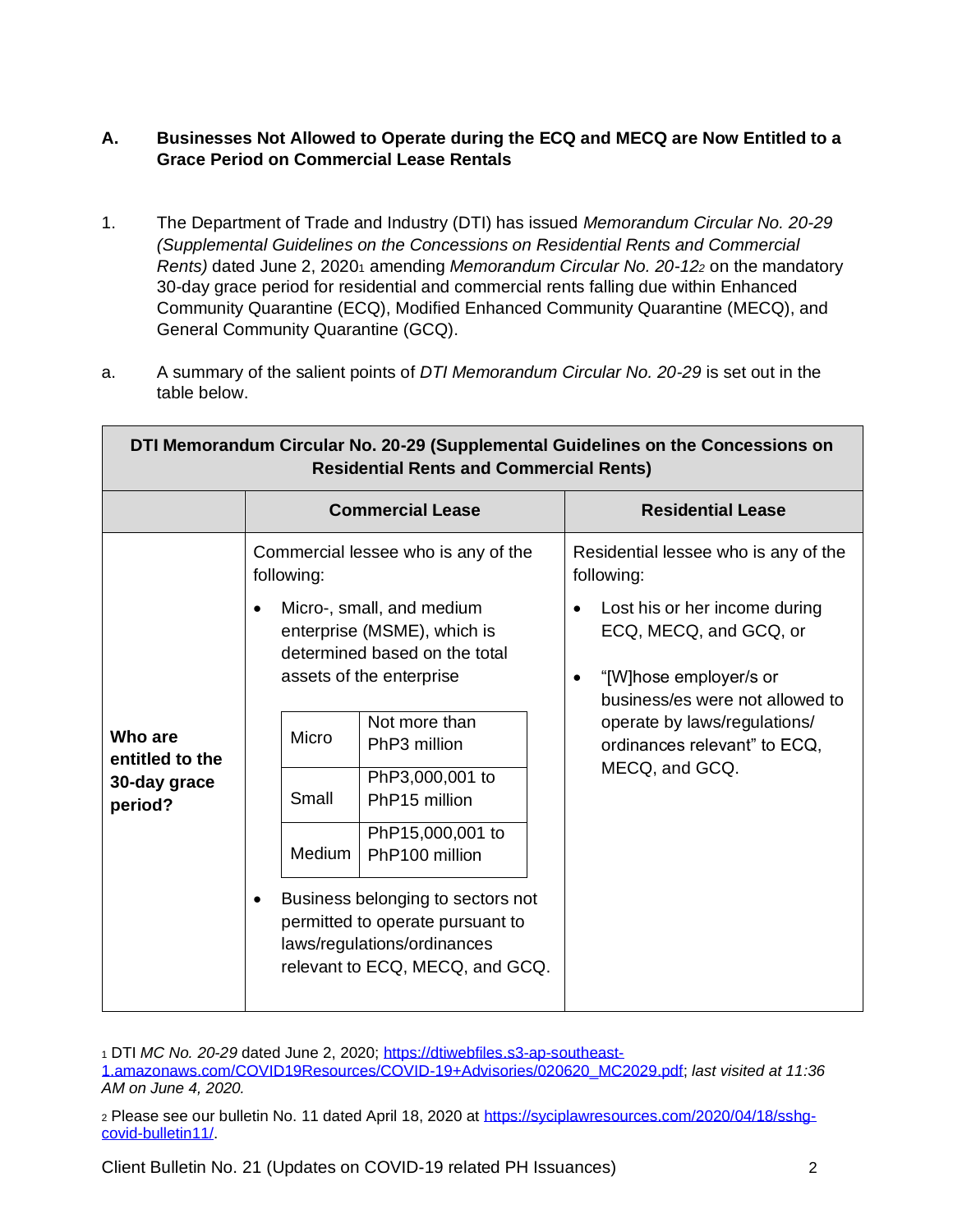| DTI Memorandum Circular No. 20-29 (Supplemental Guidelines on the Concessions on<br><b>Residential Rents and Commercial Rents)</b> |                                                                                                                                                                                                                                                                |                                                                                                                                                                                                                                                                                        |  |  |
|------------------------------------------------------------------------------------------------------------------------------------|----------------------------------------------------------------------------------------------------------------------------------------------------------------------------------------------------------------------------------------------------------------|----------------------------------------------------------------------------------------------------------------------------------------------------------------------------------------------------------------------------------------------------------------------------------------|--|--|
|                                                                                                                                    | <b>Commercial Lease</b>                                                                                                                                                                                                                                        | <b>Residential Lease</b>                                                                                                                                                                                                                                                               |  |  |
|                                                                                                                                    | Please note that under DTI<br>Memorandum Circular No. 20-12, only<br>commercial rents of MSMEs were<br>subject to a grace period.3                                                                                                                             |                                                                                                                                                                                                                                                                                        |  |  |
| <b>What rentals</b><br>are covered by<br>the 30-day<br>grace period?                                                               | "The due date of residential or commercial rent, subject of deferment, shall<br>generally fall within [ECQ, MECQ, and GCQ], which shall not be earlier than<br>March 17, 2020 and not later than the lifting of covered community quarantine."                 |                                                                                                                                                                                                                                                                                        |  |  |
| When does the<br>30-day grace<br>period<br>commence?                                                                               | The grace period commences from the<br>earlier of the following:<br>"[L]ifting of the covered community"<br>i.<br>quarantine," or<br>The date that the commercial<br>ii.<br>lessee is allowed under relevant<br>regulations4 to resume business<br>operations. | The grace period commences from<br>the earlier of the following:<br>i. "[L]ifting of the covered<br>community quarantine," or<br>ii. The date that the residential<br>lessee is allowed under relevant<br>regulations <sub>5</sub> to return to work or<br>resume business operations. |  |  |
|                                                                                                                                    | For (ii), the grace period shall<br>commence to run regardless of whether<br>or not the commercial lessee actually<br>resumes business operation.                                                                                                              | For (ii), the grace period shall<br>commence to run regardless of<br>whether or not the residential lessee<br>actually goes back to work/resumes<br>business operations.                                                                                                               |  |  |

<sup>3</sup> DTI *MC No. 20-12*, Section 2.

<sup>4</sup> See also IATF *Revised Omnibus Guidelines* dated May 22, 2020 at [https://www.officialgazette.gov.ph/downloads/2020/05may/20200522-omnibus-guidelines-on-the](https://www.officialgazette.gov.ph/downloads/2020/05may/20200522-omnibus-guidelines-on-the-implementation-of-community-quarantine-in-the-philippines.pdf)[implementation-of-community-quarantine-in-the-philippines.pdf,](https://www.officialgazette.gov.ph/downloads/2020/05may/20200522-omnibus-guidelines-on-the-implementation-of-community-quarantine-in-the-philippines.pdf) and DTI *MC No. 20-22* dated May 5, 2020 at [https://dtiwebfiles.s3-ap-southeast-1.amazonaws.com/COVID19Resources/COVID-](https://dtiwebfiles.s3-ap-southeast-1.amazonaws.com/COVID19Resources/COVID-19+Advisories/050520_MC2022.pdf)[19+Advisories/050520\\_MC2022.pdf.](https://dtiwebfiles.s3-ap-southeast-1.amazonaws.com/COVID19Resources/COVID-19+Advisories/050520_MC2022.pdf)

<sup>5</sup> See also IATF *Revised Omnibus Guidelines* dated May 22, 2020 at [https://www.officialgazette.gov.ph/downloads/2020/05may/20200522-omnibus-guidelines-on-the](https://www.officialgazette.gov.ph/downloads/2020/05may/20200522-omnibus-guidelines-on-the-implementation-of-community-quarantine-in-the-philippines.pdf)[implementation-of-community-quarantine-in-the-philippines.pdf,](https://www.officialgazette.gov.ph/downloads/2020/05may/20200522-omnibus-guidelines-on-the-implementation-of-community-quarantine-in-the-philippines.pdf) and DTI *MC No. 20-22* dated May 5, 2020 at [https://dtiwebfiles.s3-ap-southeast-1.amazonaws.com/COVID19Resources/COVID-](https://dtiwebfiles.s3-ap-southeast-1.amazonaws.com/COVID19Resources/COVID-19+Advisories/050520_MC2022.pdf)[19+Advisories/050520\\_MC2022.pdf.](https://dtiwebfiles.s3-ap-southeast-1.amazonaws.com/COVID19Resources/COVID-19+Advisories/050520_MC2022.pdf)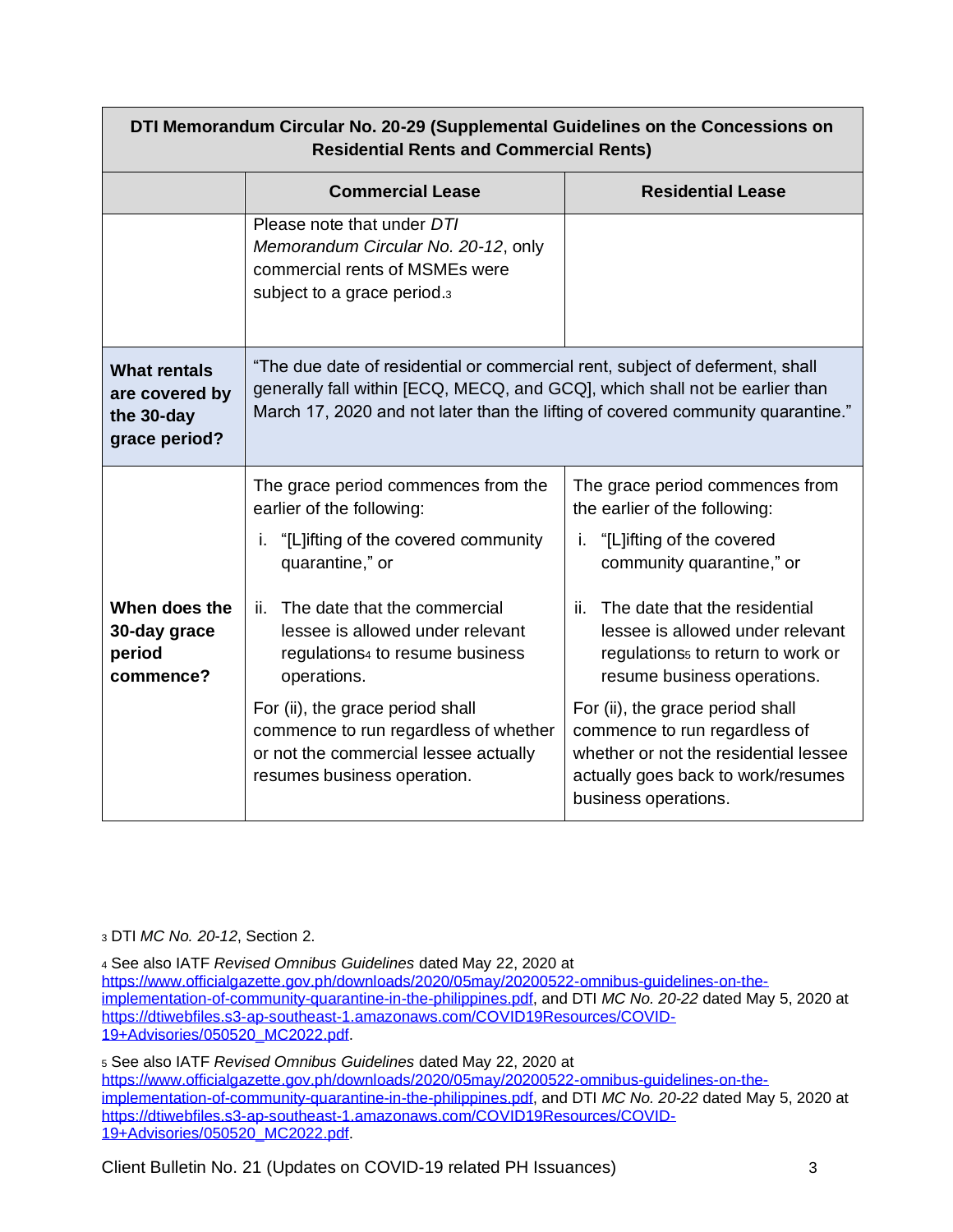| DTI Memorandum Circular No. 20-29 (Supplemental Guidelines on the Concessions on<br><b>Residential Rents and Commercial Rents)</b> |                                                                                                                                                                                                                                 |                          |  |  |
|------------------------------------------------------------------------------------------------------------------------------------|---------------------------------------------------------------------------------------------------------------------------------------------------------------------------------------------------------------------------------|--------------------------|--|--|
|                                                                                                                                    | <b>Commercial Lease</b>                                                                                                                                                                                                         | <b>Residential Lease</b> |  |  |
|                                                                                                                                    | Please note that under DTI Memorandum Circular No. 20-12,6 "[t]he minimum<br>thirty (30)-days grace period is determined to be the 30 calendar days following<br>the last due date of the rent which fell due within the ECQ."7 |                          |  |  |

- b. The Circular also provides for amortization of lease rentals, and enumerates additional reliefs which may be granted by lessors of commercial rents for MSMEs such as waiver of rent, discounted rents, and renegotiation of terms of lease. It also states that "[n]o eviction for failure to pay the residential or commercial rent due may be enforced from March 17, 2020 when ECQ took effect until the end of the grace period."
- 2. The DTI has also issued *Memorandum Circular No. 20-30 (Guidelines on Refund of Payments Made for Events Affected by the State of Public Health Emergency)* dated June 2, 2020.<sup>8</sup>

This Circular prescribes the procedure for the refund of down payment or deposit made for events scheduled during the community quarantine which are "scaled-down or cancelled in view of the ongoing public health emergency and the resultant social distancing directives for the imposed Community Quarantine, whether ECQ, MECQ, or GCQ."

The events covered include personal events such as "birthdays, christenings, weddings, anniversaries, thanksgiving, family reunions, leaseholds, and the like" and business or work-related events such as "conferences, seminars, workshops, team buildings, planning sessions, symposium, and the like."

<sup>6</sup> [https://dtiwebfiles.s3-ap-southeast-1.amazonaws.com/COVID19Resources/COVID-](https://dtiwebfiles.s3-ap-southeast-1.amazonaws.com/COVID19Resources/COVID-19+Advisories/040420_MC2012.pdf)[19+Advisories/040420\\_MC2012.pdf.](https://dtiwebfiles.s3-ap-southeast-1.amazonaws.com/COVID19Resources/COVID-19+Advisories/040420_MC2012.pdf)

<sup>7</sup> DTI *MC No. 20-12*, Section 3.3.

<sup>8</sup> DTI *MC No. 20-30* dated June 2, 2020; [https://dtiwebfiles.s3-ap-southeast-](https://dtiwebfiles.s3-ap-southeast-1.amazonaws.com/COVID19Resources/COVID-19+Advisories/020620_MC2030.pdf)[1.amazonaws.com/COVID19Resources/COVID-19+Advisories/020620\\_MC2030.pdf;](https://dtiwebfiles.s3-ap-southeast-1.amazonaws.com/COVID19Resources/COVID-19+Advisories/020620_MC2030.pdf) *last visited at 12:33 PM on June 4, 2020*.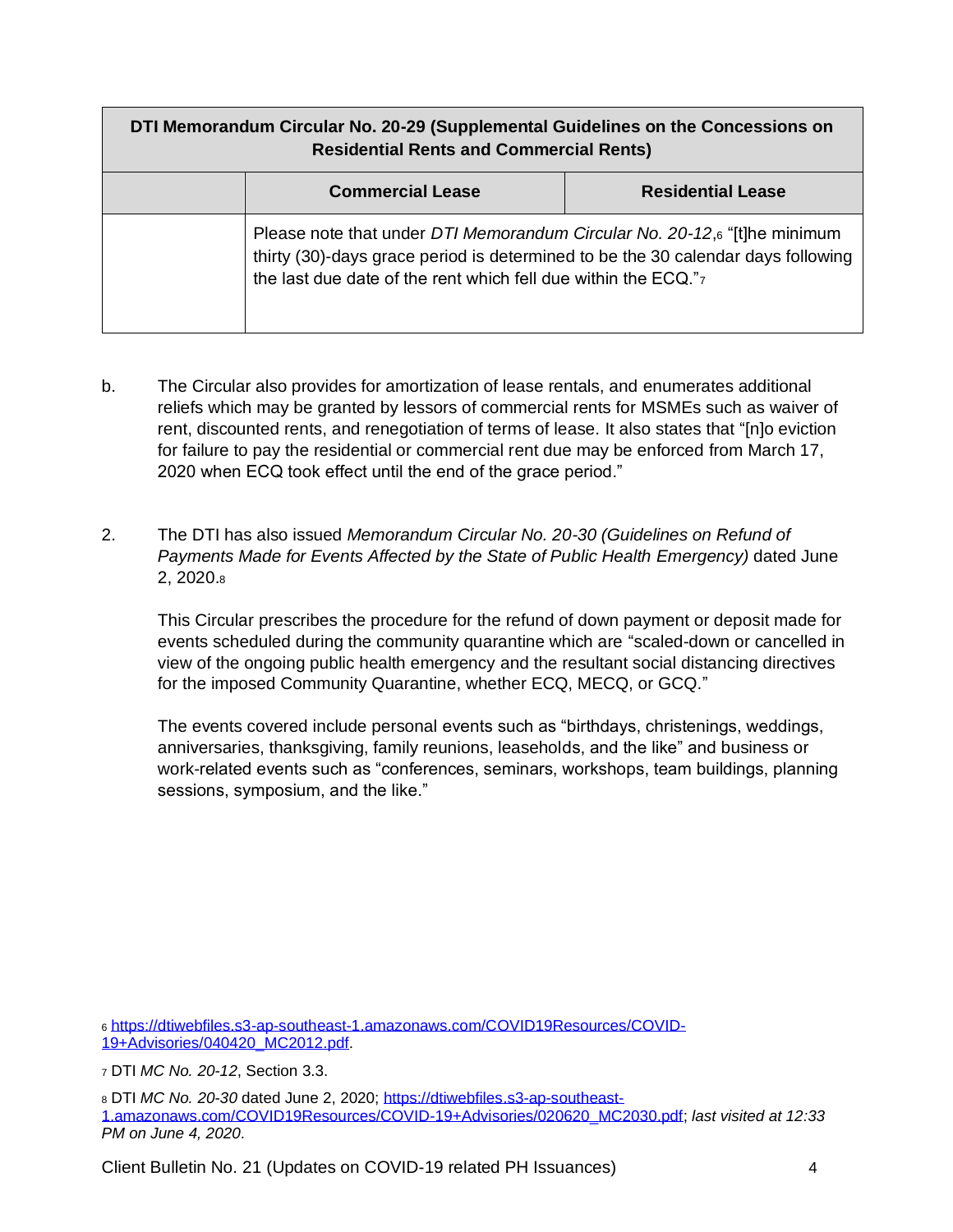### <span id="page-4-0"></span>**B. Additional Guidelines issued by the Bureau of Internal Revenue (BIR) for the Tax Payments due June 14**

- 1. The BIR has issued *Revenue Memorandum Circular (RMC) No. 56-2020 (Payment of Internal Revenue Taxes until June 14, 2020)*<sup>9</sup> to clarify the guidelines in *RMC No. 48- 2020*<sup>10</sup> on filing and payment of internal revenue taxes until June 14, 2020 (the deadline for various tax payments, including annual income taxes, pursuant to the extensions granted by the BIR in view of the quarantine restrictions).<sup>11</sup>
- a. *RMC No. 56-2020* provides that taxpayers may avail of the following filing and payment options:
	- i. file and pay at either "the nearest authorized agent bank (AAB), notwithstanding Revenue District Office (RDO) jurisdiction" or "the concerned Revenue Collection Officers (RCO) of the nearest RDO, even in areas where there are AABs," provided that:
		- cash payments shall not exceed Php 20,000; and
		- check payments made "with the RCO in the district office" will have no limitation; or
	- ii. file returns through the online "eBIR Forms Facility" and use any of the following payment options:
		- Land Bank of the Philippines "Link.biz Portal;"
		- Development Bank of the Philippines "Pay Tax Online;"
		- Union Bank "online Web and Mobile Payment Facility;" or
		- "Mobile payment (GCash / PayMaya)."

<sup>9</sup> *BIR RMC No. 56-2020* dated May 26, 2020;

[https://www.bir.gov.ph/images/bir\\_files/internal\\_communications\\_2/RMCs/2020%20RMCs/RMC%20No.%20](https://www.bir.gov.ph/images/bir_files/internal_communications_2/RMCs/2020%20RMCs/RMC%20No.%2056-2020.pdf) [56-2020.pdf;](https://www.bir.gov.ph/images/bir_files/internal_communications_2/RMCs/2020%20RMCs/RMC%20No.%2056-2020.pdf) *last visited at 2:37 PM on June 4, 2020.*

10 Please see our bulletin No. 19 dated May 24, 2020 at [https://syciplawresources.com/2020/05/24/syciplaw](https://syciplawresources.com/2020/05/24/syciplaw-bulletin-19-revised-iatf-omnibus-guidelines-no-further-extension-of-deadlines-to-pay-taxes/)[bulletin-19-revised-iatf-omnibus-guidelines-no-further-extension-of-deadlines-to-pay-taxes/.](https://syciplawresources.com/2020/05/24/syciplaw-bulletin-19-revised-iatf-omnibus-guidelines-no-further-extension-of-deadlines-to-pay-taxes/)

<sup>11</sup> See *RR No. 11-2020* dated April 29, 2020 at

[https://www.bir.gov.ph/images/bir\\_files/internal\\_communications\\_1/Full%20Text%20RR%202020/Revenue](https://www.bir.gov.ph/images/bir_files/internal_communications_1/Full%20Text%20RR%202020/Revenue%20Regulations%20No%2011-2020.pdf) [%20Regulations%20No%2011-2020.pdf](https://www.bir.gov.ph/images/bir_files/internal_communications_1/Full%20Text%20RR%202020/Revenue%20Regulations%20No%2011-2020.pdf) and *RR No. 12-2020* dated May 14, 2020 at [https://www.bir.gov.ph/images/bir\\_files/internal\\_communications\\_1/Full%20Text%20RR%202020/Revenue](https://www.bir.gov.ph/images/bir_files/internal_communications_1/Full%20Text%20RR%202020/Revenue%20Regulations%20No.%2012-2020.pdf) [%20Regulations%20No.%2012-2020.pdf.](https://www.bir.gov.ph/images/bir_files/internal_communications_1/Full%20Text%20RR%202020/Revenue%20Regulations%20No.%2012-2020.pdf)

See also our The Return-to-Work Checklist at [https://syciplawresources.com/wp](https://syciplawresources.com/wp-content/uploads/2020/05/SyCipLaw-The-Return-to-Work-Checklist.pdf)[content/uploads/2020/05/SyCipLaw-The-Return-to-Work-Checklist.pdf](https://syciplawresources.com/wp-content/uploads/2020/05/SyCipLaw-The-Return-to-Work-Checklist.pdf) and our bulletin no. 19 dated May 24, 2020 at [https://syciplawresources.com/2020/05/24/syciplaw-bulletin-19-revised-iatf-omnibus-guidelines-no](https://syciplawresources.com/2020/05/24/syciplaw-bulletin-19-revised-iatf-omnibus-guidelines-no-further-extension-of-deadlines-to-pay-taxes/)[further-extension-of-deadlines-to-pay-taxes/.](https://syciplawresources.com/2020/05/24/syciplaw-bulletin-19-revised-iatf-omnibus-guidelines-no-further-extension-of-deadlines-to-pay-taxes/)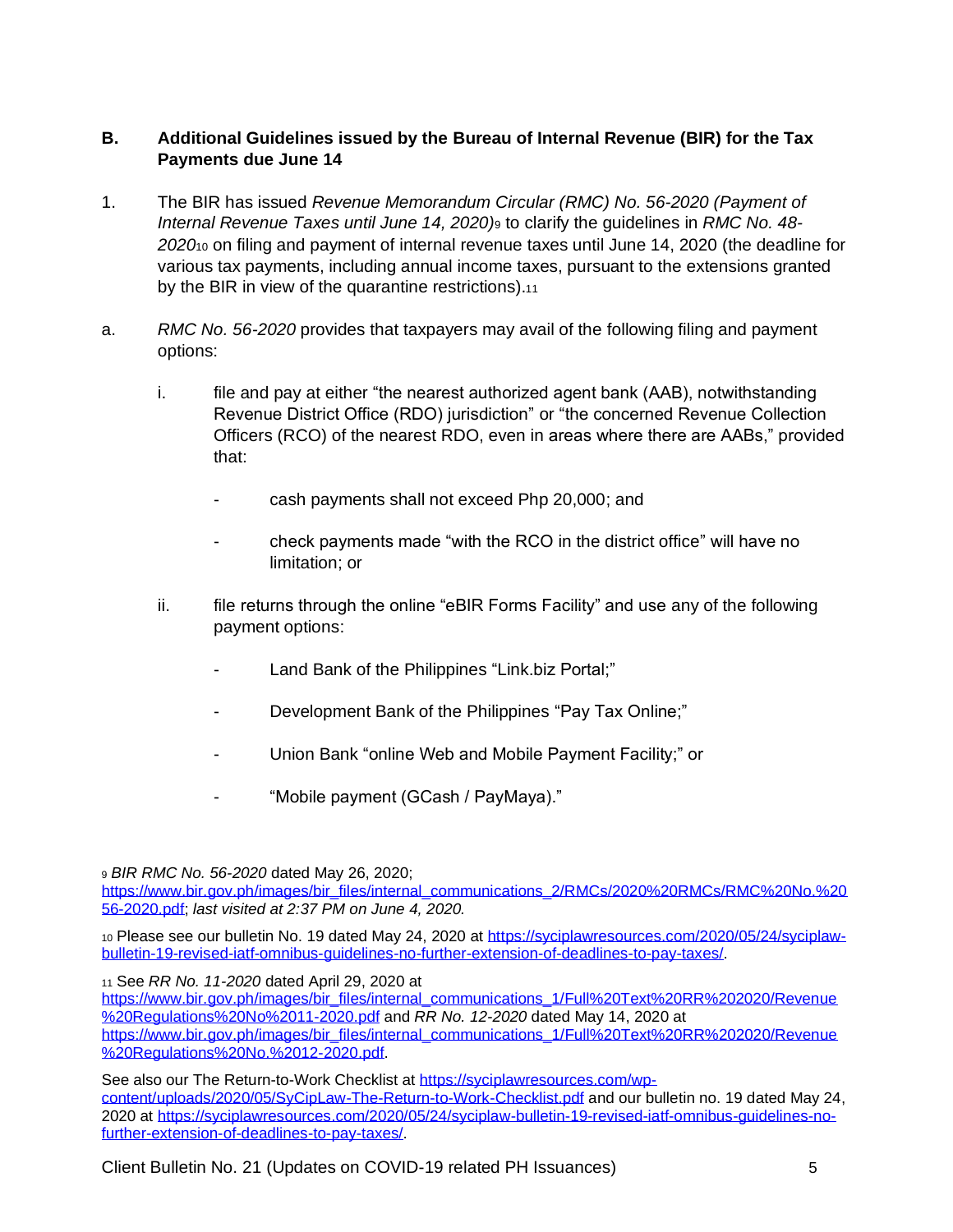- b. Taxpayers enrolled in the BIR's "Electronic Filing and Payment System (eFPS)" shall continue to file through eFPS and pay the corresponding taxes "with the AABs where they are enrolled."
- c. Taxpayers with "no payment returns" may file their returns through the eBIR Forms facility. In case of "unavailability of internet connection to electronically file such returns," taxpayers may manually file their returns "to the nearest RDO."
- 2. With respect to "submission of the filed 2019 Income Tax Return and its required attachments," the BIR has issued *Revenue Memorandum Circular (RMC) No. 49-2020 (Providing Additional Options in the Acceptance and Processing of Filed 2019 Income Tax Returns and Its Required Attachments and Providing Guidelines Thereon).*<sup>12</sup>

This circular allows taxpayers to submit the required attachments through either (1) the nearest Revenue Collection Officer, "notwithstanding Revenue District Office jurisdiction," or (2) the BIR's online "eAFS system." The procedure for enrollment in eAFS is appended to the circular.<sup>13</sup>

## <span id="page-5-0"></span>**C. BIR Guidelines on How to Withdraw a Protest or Appeal Electronically to Avail of Tax Amnesty until June 15, 2020**

The BIR has issued *RMC No. 52-2020 (Filing of Withdrawal of Protest on Assessment Notices or Appeal on FDDA via Email for Purposes of Tax Amnesty, Amending and Supplementing RMC No. 11-2020 dated February 6, 2020)*<sup>14</sup> to "temporarily allow the filing of the withdrawal of the protest on Final Assessment Notice/Formal Letter or Demand or appeal on Final Decision on Disputed Assessment via electronic mail" for tax amnesty purposes during the ECQ and GCQ. The period to avail of tax amnesty has been extended by the BIR up to June 22, 2020, pursuant to RR No. 11-2020.<sup>15</sup>

<sup>12</sup> BIR *RMC No. 49-2020* dated May 22, 2020;

[https://www.bir.gov.ph/images/bir\\_files/internal\\_communications\\_1/Advisory/posted%20while%20under%20](https://www.bir.gov.ph/images/bir_files/internal_communications_1/Advisory/posted%20while%20under%20quarantine%20march%202020/RMC%20No.%2049-2020.pdf) [quarantine%20march%202020/RMC%20No.%2049-2020.pdf;](https://www.bir.gov.ph/images/bir_files/internal_communications_1/Advisory/posted%20while%20under%20quarantine%20march%202020/RMC%20No.%2049-2020.pdf) *last visited at 3:32 PM on June 4, 2020.*

<sup>13</sup> Annex to BIR *RMC No. 49-2020*;

[https://www.bir.gov.ph/images/bir\\_files/internal\\_communications\\_1/Advisory/posted%20during%20quarantin](https://www.bir.gov.ph/images/bir_files/internal_communications_1/Advisory/posted%20during%20quarantine%20march%202020/RMC%20No.%2049-2020_Annex%201.pdf) [e%20march%202020/RMC%20No.%2049-2020\\_Annex%201.pdf;](https://www.bir.gov.ph/images/bir_files/internal_communications_1/Advisory/posted%20during%20quarantine%20march%202020/RMC%20No.%2049-2020_Annex%201.pdf) *last visited at 3:40 PM on June 4, 2020.*

<sup>14</sup> BIR *RMC No. 52-2020* dated May 27, 2020; [https://www.bir.gov.ph/images/bir\\_files/internal\\_communications\\_2/RMCs/2020%20RMCs/RMC%20No.%20](https://www.bir.gov.ph/images/bir_files/internal_communications_2/RMCs/2020%20RMCs/RMC%20No.%2052-2020.pdf) [52-2020.pdf;](https://www.bir.gov.ph/images/bir_files/internal_communications_2/RMCs/2020%20RMCs/RMC%20No.%2052-2020.pdf) *last visited at 3:41 PM on June 4, 2020.*

<sup>15</sup>[https://www.bir.gov.ph/images/bir\\_files/internal\\_communications\\_1/Full%20Text%20RR%202020/Revenue](https://www.bir.gov.ph/images/bir_files/internal_communications_1/Full%20Text%20RR%202020/Revenue%20Regulations%20No%2011-2020.pdf) [%20Regulations%20No%2011-2020.pdf](https://www.bir.gov.ph/images/bir_files/internal_communications_1/Full%20Text%20RR%202020/Revenue%20Regulations%20No%2011-2020.pdf)*.*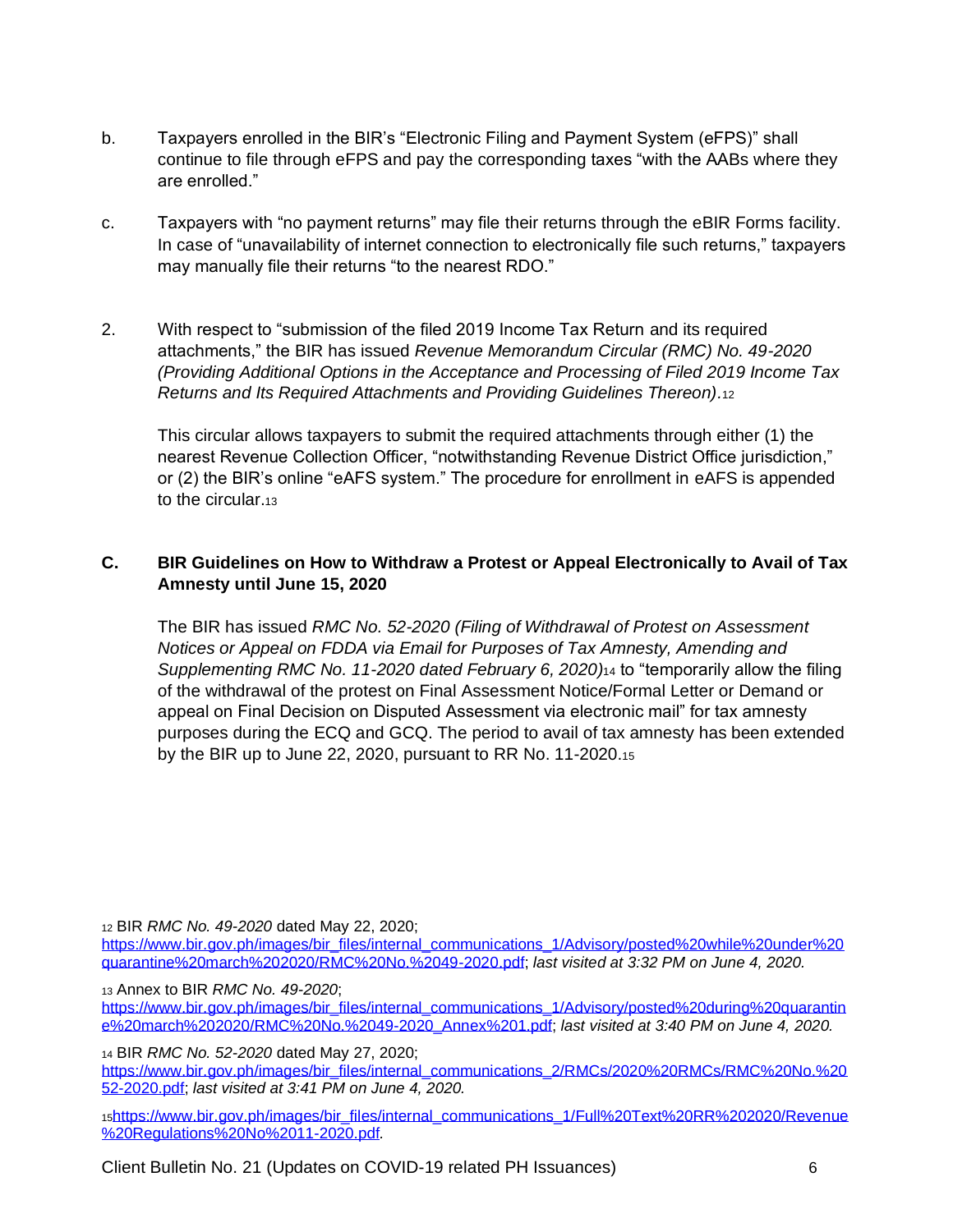As soon as the ECQ or GCQ is lifted, "the option for online filing of withdrawal of any protest or appeal before the [BIR] shall not be allowed" and "regular filing of papers or pleadings in connection with [protests or appeals] will resume."

The filing guidelines are set out in the circular.

# <span id="page-6-0"></span>**D. Court Hearings via Videoconferencing to Continue During GCQ**

The Supreme Court (SC) Public Information Office has issued an announcement dated May 31, 2020,<sup>16</sup> which states that hearings through videoconferencing shall continue for areas under General Community Quarantine (GCQ). If a party wishes to be heard through videoconferencing, a proper motion should be filed and the court shall have the discretion to grant or deny the motion. This remedy shall apply to both civil and criminal cases.

The SC has also issued Office of the Court Administrator Circular No. 100-2020 (*Additional Courts Authorized for Pilot-Testing of Hearing Through Videoconferencing*) dated June 3, 2020<sup>17</sup> which enumerates additional courts authorized to conduct pilot-test hearings during the pandemic using videoconferencing (a full list of the authorized courts is provided in the circular).

# <span id="page-6-1"></span>**E. Applications that can be Filed and Processed Online with the Company Registration and Monitoring Department (CRMD) of the Securities and Exchange Commission (SEC)**

1. The SEC has issued a *Notice (Online Applications for the Company Registration and Monitoring Department (CRMD))* <sup>18</sup> which provides that the CRMD Main Office will only entertain applications "that have already been assessed and approved through online processing."

The list of transactions that CRMD will accept online and the corresponding email addresses are set out in the *Notice.* These include the registration of a corporation, the amendment of articles of incorporation or by-laws, request for monitoring, amendment of the SEC license of a foreign corporation.

2. The CRMD's manual operations will be limited to the "receiving of proof of payment," releasing of documents, and "registration of Stock and Transfer/Membership Book."

<sup>16</sup> SC Public Information Office Announcement dated May 31, 2020; [http://sc.judiciary.gov.ph/11536/;](http://sc.judiciary.gov.ph/11536/) *last visited at 12:54 PM on June 4, 2020.*

<sup>17</sup>SC *Office of the Court Administrator Circular 100-2020* dated June 4, 2020; [http://sc.judiciary.gov.ph/11587/;](http://sc.judiciary.gov.ph/11587/) *last visited at 12:54 PM on June 4, 2020.*

<sup>18</sup>SEC *Notice* dated June 3, 2020; [http://www.sec.gov.ph/wp-content/uploads/2020/06/2020NOTICE\\_GCQ-](http://www.sec.gov.ph/wp-content/uploads/2020/06/2020NOTICE_GCQ-CRMD.pdf)[CRMD.pdf;](http://www.sec.gov.ph/wp-content/uploads/2020/06/2020NOTICE_GCQ-CRMD.pdf) *last visited at 3:54 PM on June 4, 2020.*